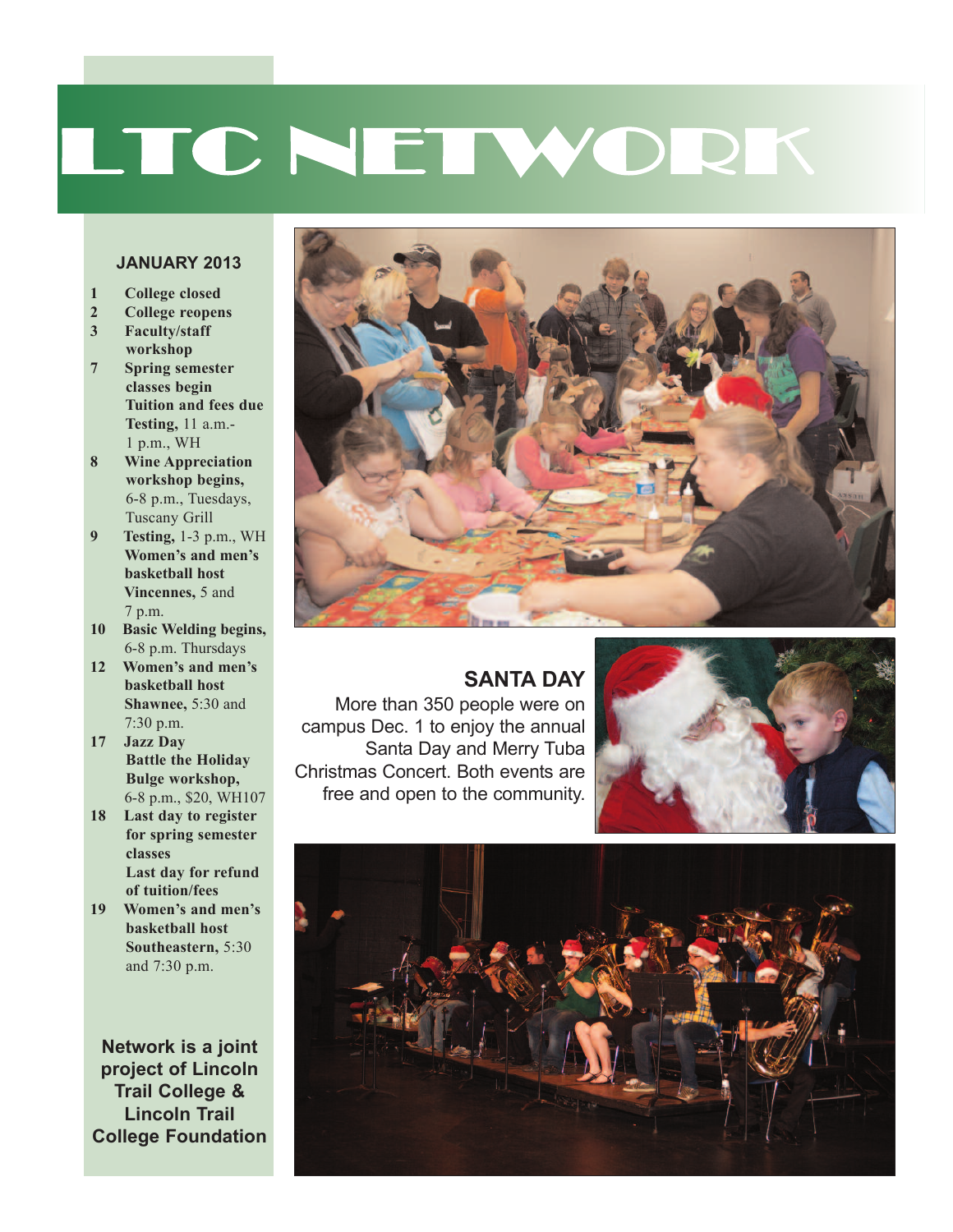## **Fall concert features LTC acts**

Lincoln Trail College presented its annual Fall Concert Dec. 1 in the Zwermann Arts Center theater. Featured performers include the Statesmen Singers, Concert Band and Jazz Band.

Directed by Jeshua Franklin, the Statesmen Singers performed a variety of choral repertoire, including "Duerme Negrito," a Latin-American jazz lullaby; "I've Grown Accustomed to Her Face" from the musical "My Fair Lady;" Simon and Garfunkel's "Bridge Over Troubled Water;" Irving Berlin's "White Christmas" and the Beatles' hit "All You Need is Love."

Instrumental music by the Concert Band, under the direction of Jeshua Franklin, included "Colonel Bogey," "Mission Impossible Theme," "We're Loyal to You Illinois," Dmitri Shostakovich's "Festive Overture" and Percy Grainger's "Irish Tune from County Derry."

Rounding out the evening of music was the LTC Jazz Band directed by Don Correll. This entertain-





ing group performed selections including "It Might As Well Be Swing," "Somewhere Over the Rainbow," "When I Fall in Love," "Toronto," "The Nearness of You," "Ho-

Hocus," "Pick Up the Pieces" and "Danny Boy." The Statesmen Singers joined the Jazz Band to perform "Sway," recently re-popularized by Michael Bublé.

## *Defensive driving for January*

National Safety Council Defensive Driving courses (DDC-4) will be offered throughout the Illinois Eastern Community Colleges District during January.

Classes will meet from 6 to 10 p.m. Jan. 14 at Wabash Valley College Science Building Room 58; Jan. 16 at Frontier Community

College Foundation Hall; Jan. 22 at Olney Central College Wattleworth Hall Room 114; and Jan. 24 at Lincoln Trail College Harry L. Crisp Educational Center Room 106.

The DDC-4 course is a classroom "face-to-face" course. It is accepted as an assigned driving course as

required for traffic-related court supervision. Some insurance companies will provide a discount for successful completers of this course. Participants successfully completing the onenight course will receive a National Safety Council, DDC-4 Certificate. The cost for this class is \$50.

- **21 College closed for Martin Luther King Jr. Day,** no day or evening classes
- **23 Women's and men's basketball host Olney,** 5:30 and 7:30 p.m.
- **24 Defensive Driving,** 6-10 p.m., Harry L. Crisp Building 106
- **25 Testing,** 8-10 a.m., WH
- **26 Winter Day in the Garden,** 7:30 a.m.- 3 p.m.,Student Union **Testing,** 8 a.m. and 12 p.m., WH **Women's and men's basketball host Wabash Valley,** 5:30 and 7:30 p.m.
- **28 Auditions for "Hello, Dolly,"** 6 p.m., theater
- **29 Testing,** 2-4 p.m., WH **Auditions for "Hello, Dolly,"** 6 p.m., theater

### *Teams honored*

LTC honored the Robinson High School varsity football playoff team and RHS statequalifying cross country team at the Nov. 28 home LTC basketball game against John A. Logan. The RHS cheerleaders performed at the game.

The Oblong High School varsity playoff football squad will be recognized at the Jan. 12 LTC basketball contest against Shawnee. Women's tipoff is at 5:30 p.m., with the men's game to begin at 7:30 p.m.